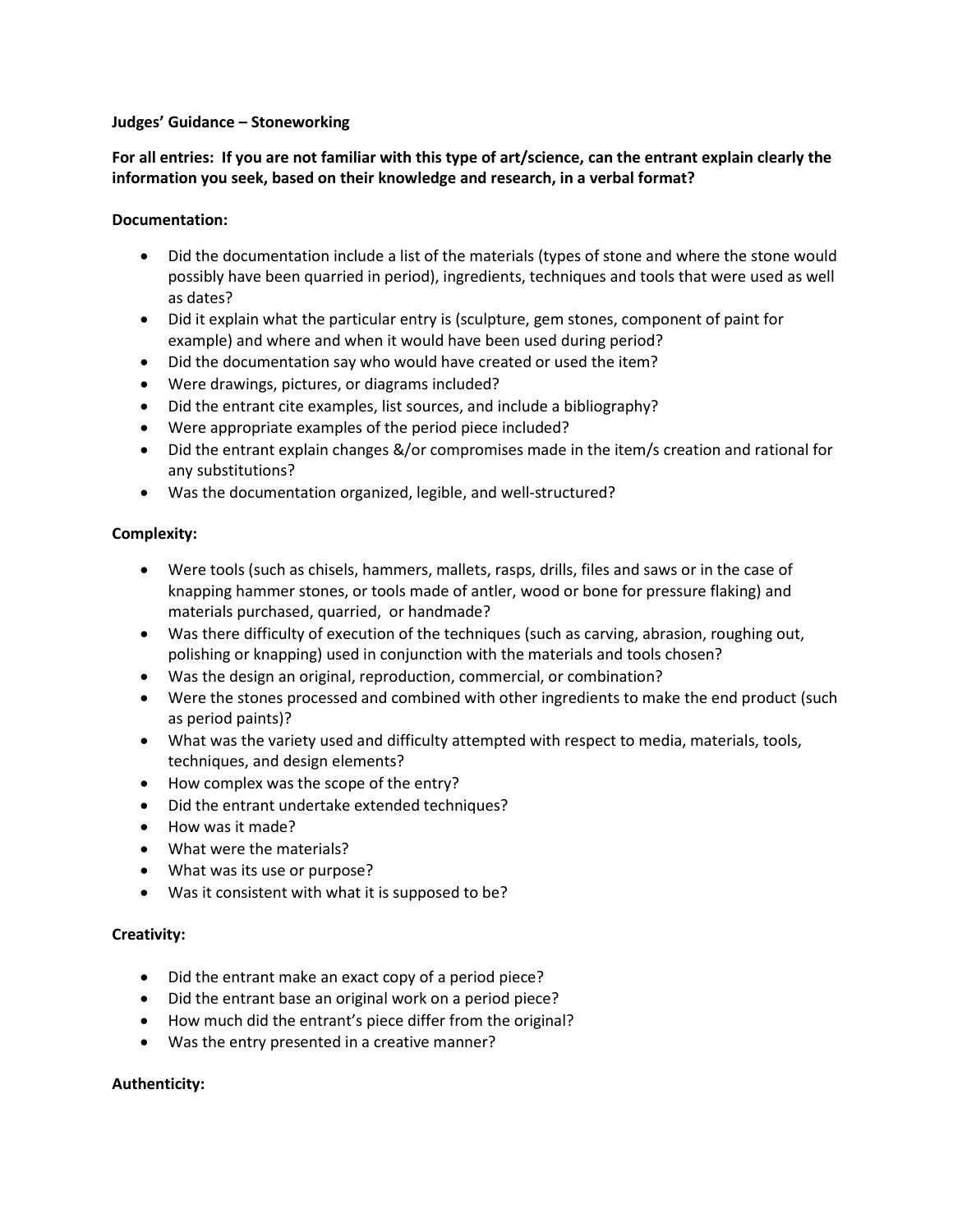- Did the entrant use pre-1600 style tools, techniques and or methods and appropriate materials that would have been available?
- Did the entrant develop it from a period source or use a modern translation, or is this an original work?
- To what degree did the entrant go to use period tools, materials, and process to make the entry?
	- $\circ$  If modern substitutes and/or methods were used, did the entrant explain why?
	- $\circ$  Was the entrant knowledgeable about the methods and tools used in period (even if they chose not to use them)?
- Did the item give the appearance and impression of period work appropriate to the stated time period and geographic/cultural setting?

# **Aesthetic qualities:**

- Was the product finished properly?
- Was it attractively presented?
- Did it look, and feel, or work if applicable, the way it should?
- Was artistry shown in the choice of materials used, if art or jewelry?
- If a tool or paint or other constructed item, was it functional?
- Was the overall effect pleasing or useful?
- Was design and construction appropriate for the purpose designated?
- Were remaining tool marks appropriate to the finish?
- Was design and construction appropriate for the purpose designated?
- Did the design fill the space appropriately?

# **Workmanship:**

- Did the materials and techniques used produce a recognizable product?
- Were the techniques, tools and materials used appropriate to the period of the item?
- Was it consistent with known examples?
- Was it functional?
- What was the quality of the finishing details, handwork, and construction?
- If design is used:
	- o Were the elements appropriate to the piece?
	- o Was the piece cleanly finished?
	- o Were the shapes and lines accurate
	- o Was the work even?
	- o Were any design elements present appropriate to the piece and stated period?
- In the case of sculpture or carving:
	- $\circ$  Aas the rough natural stone shaped into a recognizable piece by the controlled removal of parts of the stone?
	- o Was the piece cleanly finished?
- If stone knapping, did the techniques utilized produce a usable tool of a recognizable type with standard tooling/and or use wear marks?
- If a tool, pigment, or paint, was it functional?